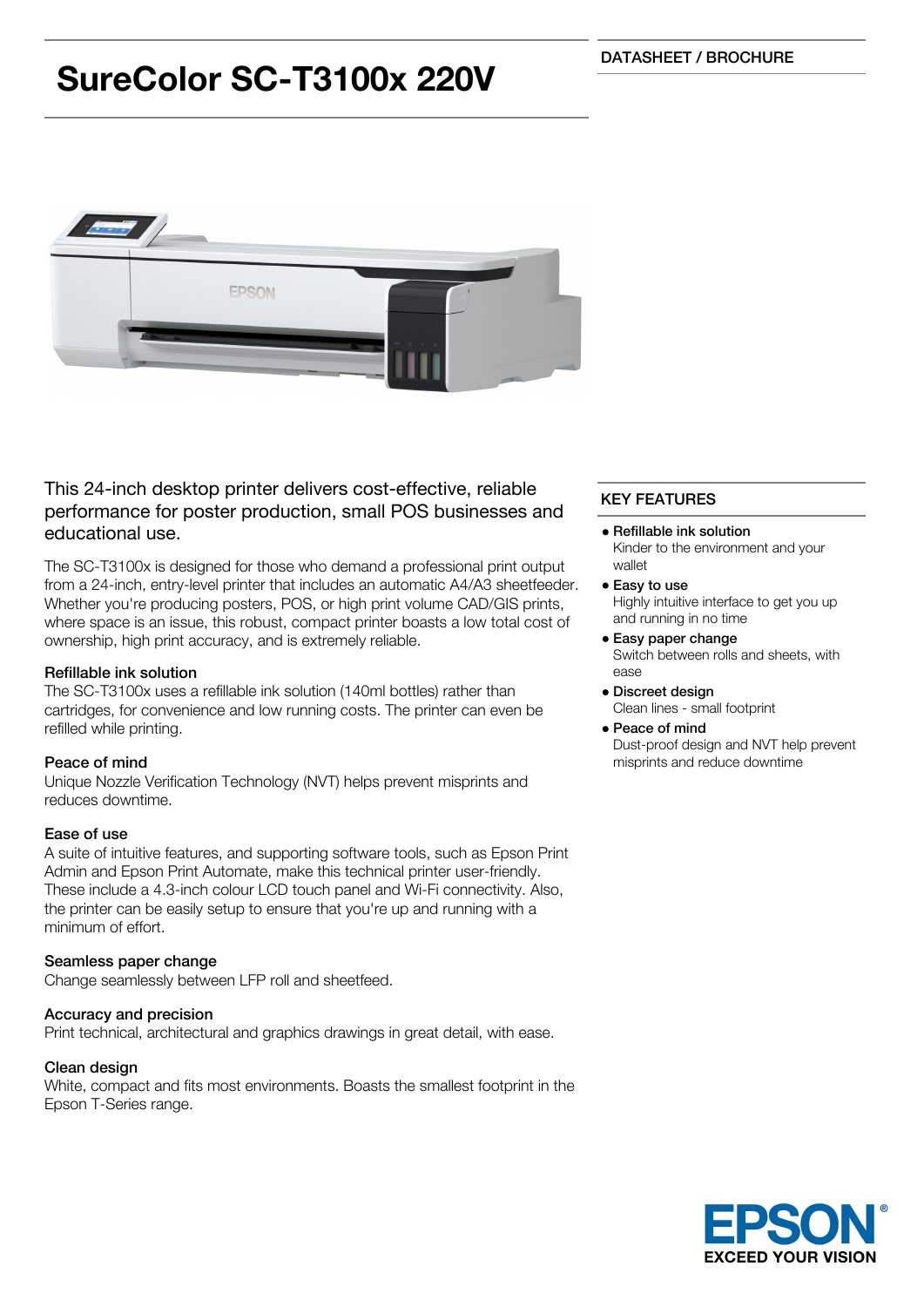### PRODUCT SPECIFICATIONS

| <b>TECHNOLOGY</b>                            |                                                                                           |  |
|----------------------------------------------|-------------------------------------------------------------------------------------------|--|
| <b>Printing Method</b>                       | PrecisionCore™ Print Head                                                                 |  |
| Ink Technology                               | Pigment black and Dye colour Inks                                                         |  |
| <b>PRINT</b>                                 |                                                                                           |  |
| First Page Out from Ready                    | Monochrome 34 Seconds, Colour 34 Seconds                                                  |  |
| Colours                                      | Black, Cyan, Yellow, Magenta                                                              |  |
| Ink tank capacity                            | 140 ml                                                                                    |  |
| Minimum Droplet Size                         | 4 pl, With Variable-Sized Droplet Technology                                              |  |
| <b>Nozzle Configuration</b>                  | 800 Nozzles black, 800 Nozzles per colour                                                 |  |
| <b>Printing Resolution</b>                   | 2.400 x 1.200 dpi                                                                         |  |
| <b>PAPER / MEDIA HANDLING</b>                |                                                                                           |  |
| <b>Paper Formats</b>                         | A1, A2, A2+, A3+, A3, A4, B1, B2, B3, B4, B5, 17 " (43.2 cm), 24 " (61.0 cm)              |  |
| <b>Print Margins Sheet Media</b>             | Mode 1: 3 mm (top), 3 mm (right), 3 mm (bottom), 3 mm (left)                              |  |
| Print Margins Roll Media                     | Mode 1: 3 mm (top), 3 mm (right), 3 mm (bottom), 3 mm (left)                              |  |
| <b>Automatic Document Feeder</b>             | Standard (built-in)                                                                       |  |
| Compatible Paper Thickness 0,05 mm - 0,27 mm |                                                                                           |  |
| <b>GENERAL</b>                               |                                                                                           |  |
| <b>Energy Use</b>                            | 28 W, 8 W (standby), 0,2 W (Power off)                                                    |  |
| <b>Supply Voltage</b>                        | AC 100 V - 240 V, 50 Hz - 60 Hz                                                           |  |
| <b>Product dimensions</b>                    | 970 x 696 x 913 mm (Width x Depth x Height)                                               |  |
| Product weight                               | 38 kg                                                                                     |  |
| <b>Sound Power</b>                           | Operation: 7,5 B (A)                                                                      |  |
| Mobile & Cloud printing                      | <b>Apple AirPrint</b>                                                                     |  |
| services                                     |                                                                                           |  |
| Noise Level                                  | Operation: 49 dB (A) - standby: 32 dB (A)                                                 |  |
| <b>OTHER FEATURES</b>                        |                                                                                           |  |
| Memory                                       | Printer: 1 GB                                                                             |  |
| <b>Emulations</b>                            | ESC/P-R, HP-GL2, RTL                                                                      |  |
| Features                                     | Touchscreen, Direct scan-to-print without PC                                              |  |
| Scanner not included with delivery           |                                                                                           |  |
| <b>OTHER</b>                                 |                                                                                           |  |
| <b>Compatible Operating</b>                  | Mac OS X 10.6.8 or later, Windows 10, Windows 7, Windows 8, Windows Vista, Windows XP     |  |
| Systems                                      |                                                                                           |  |
| Interfaces                                   | USB 3.0, Gigabit ethernet interface, Wireless LAN IEEE 802.11b/g/n (WiFi 4), Wi-Fi Direct |  |
| Media Handling                               | Auto Sheet Feeder, Auto cutter, Roll Paper                                                |  |
| <b>LCD AND MEMORY CARDS</b>                  |                                                                                           |  |
| <b>LCD</b> screen                            | Type: Colour, Touchscreen, Diagonal: 10,9 cm                                              |  |
| <b>SCAN</b>                                  |                                                                                           |  |
| Supported models                             | Epson WorkForce DS-6500, Epson WorkForce DS-60000                                         |  |
| <b>OTHER</b>                                 |                                                                                           |  |
| Warranty                                     | 12 months On-site service                                                                 |  |
|                                              |                                                                                           |  |

#### **SureColor SC-T3100x 220V**

## WHAT'S IN THE BOX

- Warranty document
- User manual (CD)
- AC cable
- Main unit
- Paper stacker
- Individual Ink Cartridges
- Driver and utilities (CD)
- Setup guide